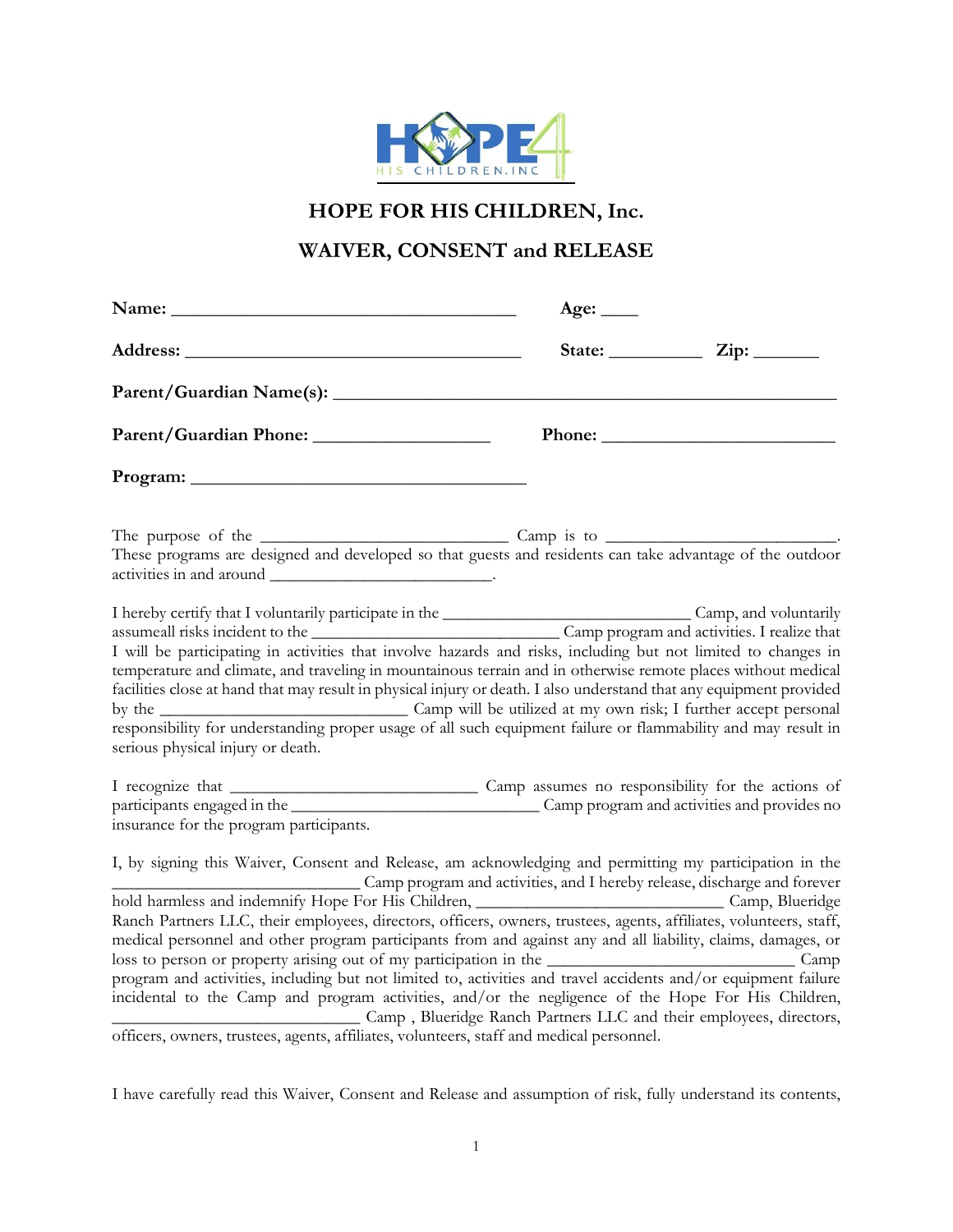voluntarily sign it, and realizethat it will bind me, my heirs, and my person representatives.

\_\_\_\_\_\_\_\_\_\_\_\_\_\_\_\_\_\_\_\_\_\_\_\_\_\_\_\_\_\_\_\_\_ \_\_\_\_\_ \_\_\_\_\_\_\_\_\_\_\_\_\_\_\_\_

\_\_\_\_\_\_\_\_\_\_\_\_\_\_\_\_\_\_\_\_\_\_\_\_\_\_\_\_\_\_\_\_\_ \_\_\_\_\_\_\_\_\_\_\_\_\_\_\_\_

Signature  $\overline{\text{Age}}$  Date

Parent/Guardian Signature Date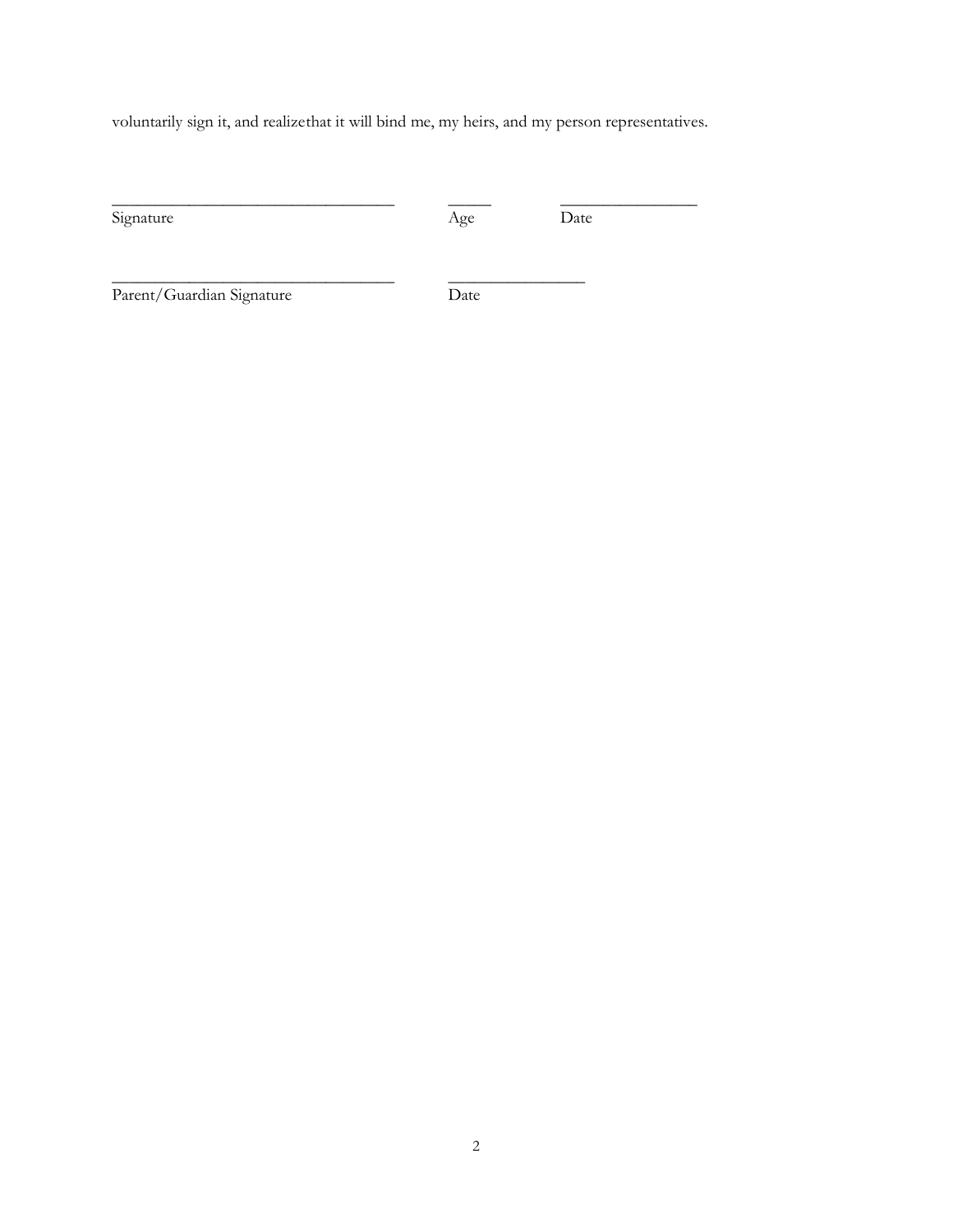# **ADDITIONAL PARENTAL/GUARDIAN WAIVER, CONSENT and RELEASE**

By signing this form, I, as parent/guardian of \_ ("Child"), hereby assume all risks and hazards incidental to the conduct of the activities and programs of the \_ Camp and transportation to and from the activities and programs. My Child is fit for the program(s) and related activities in which I have enrolled him/her.

### **HIGH RISK ACTIVITIES ASSUMPTION OF RISKS**

There are risks and hazards inherent to certain programs and activities. The same elements that contribute to the uniqueness and fun of Hope For His Children and the **Camp** activities and programming such as the physical effort or being indoors or outdoors can cause loss or damage to equipment, injury, illness, or in extreme cases, permanent trauma, or death.

I understand that I and my Child will be exposed to above normal risk of injury by participation in higher risk activities, including but not limited to, swimming, fishing, blobbing, motor-boating, canoeing, kayaking, sailing, water skiing, wake boarding, tubing, knee boarding, barefooting, stand up paddle boarding, hiking trails and off-terrain, challenge course, low ropes course, slack line, archery, archery tag, leather work, wood burning crafts, general arts and crafts, STEM projects, riflery, skeet, ceramics, equine and other farm animal activities, hay rides, fire building, hammocking, river trips, rock climbing, any recreation activity or other physically strenuous or hazardous activities.

To the best of my knowledge, I and my Child have the maturity, required skills, and physical ability to participate in the activities and programs offered by Hope For His Children and the Camp, including without limitation, the activities and programs for which I and my Child have registered.

I HEREBY PERSONALLY, AND TO THE MAXIMUM EXTENT ALLOWED BY LAW ON BEHALF OF MY CHILD AND ALL MY FAMILY MEMBERS, ASSUME ALL RISK, WHETHER FORESEEN OR UNFORESEEN, IN CONNECTION WITH PARTICIPATING IN THE HOPE FOR HIS CHILDREN AND THE \_\_\_\_\_\_\_\_\_\_\_\_\_\_\_\_\_\_\_\_\_\_\_\_\_\_\_\_\_ CAMP ACTIVITIES AND PROGRAMS, FOR ANY HARM INJURY OR DAMAGE THAT MAY BEFALL ME, MY CHILD AND MY FAMILY MEMBERS AS A RESULT OF THE PARTICIPATION OF ME, MY CHILD AND MY FAMILY MEMBERS IN SAID ACTIVITIES AND PROGRAMS AT ANY TIME.

I HERELY RELEASE AND SHALL DEFEND, INDEMNIFY AND HOLD HARMLESS HOPE FOR HIS CHILDREN, \_\_\_\_\_\_\_\_\_\_\_\_\_\_\_\_\_\_\_\_\_\_\_\_\_\_\_\_\_ CAMP, BLUERIDGE RANCH PARTNERS LLC AND THEIR EMPLOYEES, DIRECTORS, OFFICERS, OWNERS, TRUSTEES, AGENTS, AFFILIATES, VOLUNTEERS, STAFF AND MEDICAL PERSONNEL (COLLECTIVELY "RELEASEES") FROM EVERY CLAIM AND ANY LIABILITY THAT I OR MY CHILD MAY ALLEGE AGAINST RELEASEES (including reasonable legal fees and costs) AS A DIRECT OR INDIRECT RESULT OF INJURY OR DEATH TO ME OR MY CHILD BECAUSE OF MY CHILD'S PARTICIPATION IN ANY \_\_\_\_\_\_\_\_\_\_\_\_\_\_\_\_\_\_\_\_\_\_\_\_\_\_\_\_\_ CAMP PROGRAM AND ACTIVITIES, WHETHER CAUSED BY THE NEGLIGENCE OF RELEASEES OR OTHERS TO THE MAXIMUM EXTENT PERMITTED BY LAW. I PROMISE NOT TO SUE RELEASEES ON MY BEHALF OR ON BEHALF OF MY CHILD REGARDING ANY CLAIM ARISING FROM OR RELATED TO MY CHILD'S PARTICIPATION IN ANY \_\_\_\_\_\_\_\_\_\_\_\_\_\_\_\_\_\_\_\_\_\_\_\_\_\_\_\_\_ CAMP PROGRAM AND ACTIVITIES.

#### **I ACKNOWLEDGE THAT, BY SIGNING THIS DOCUMENT, I AM RELEASING THE RELEASEES FROM LIABILITY, AND THAT I AM GIVING UP SUBSTANTIAL LEGAL RIGHTS. THIS WAIVER, CONSENT AND RELEASE FORM IS A CONTRACT WITHLEGAL**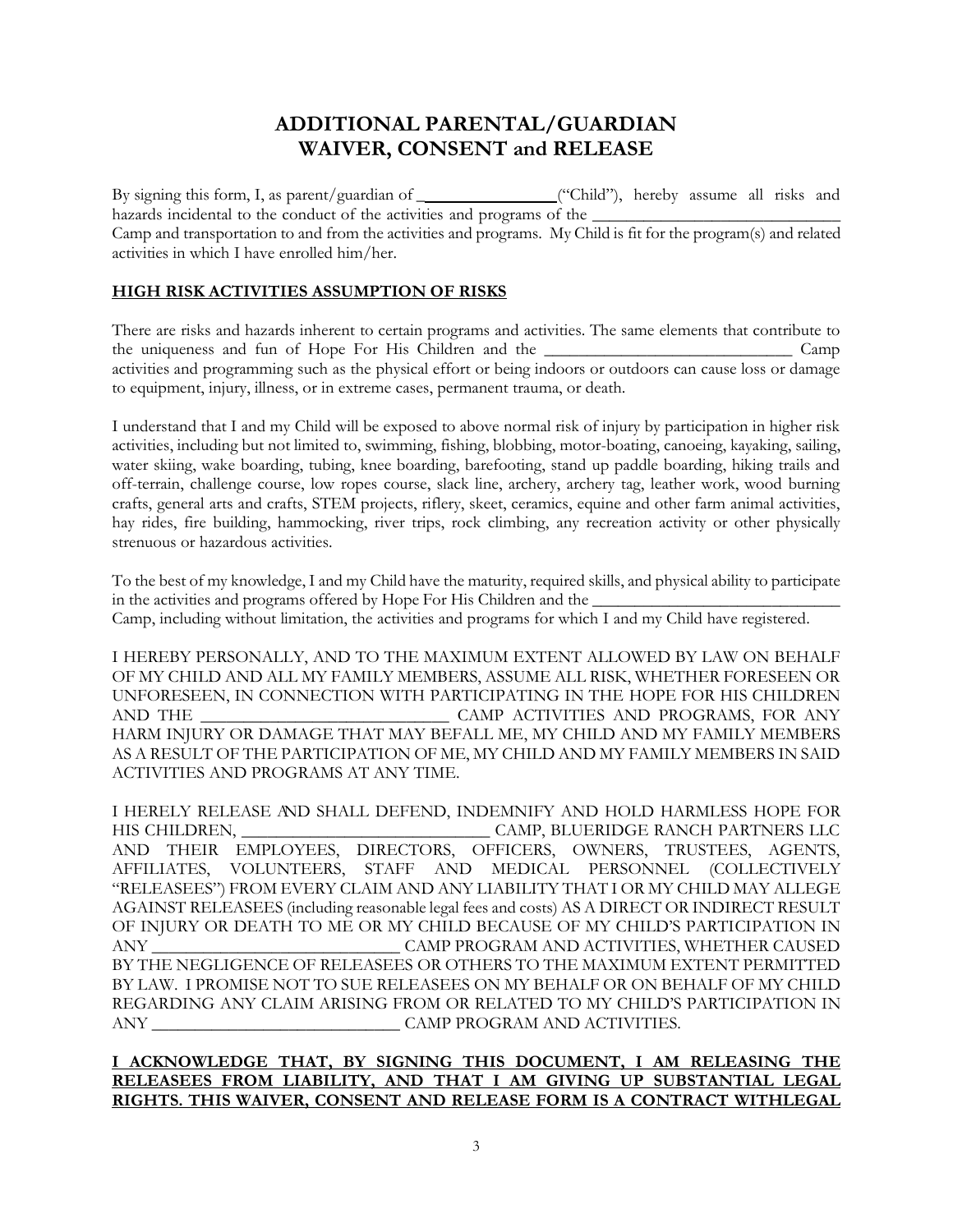#### **AND BINDING CONSEQUENCES AND IT APPLIES TO ALL PROGRAMS AND ACTIVITIES**  IN WHICH MY CHILD ENGAGES DURING THE **REGARDLESS OF WHETHER SUCH ACTIVITY IS A PART OF A FORMAL PROGRAM. I HAVE READ THIS RELEASE CAREFULLY BEFORE SIGNING. I UNDERSTAND WHAT THIS RELEASE MEANS AND WHAT I AM AGREEING TO BY SIGNING**.

I understand that no insurance coverage for participants in these activities and programs is provided by the \_\_\_\_\_\_\_\_\_\_\_\_\_\_\_\_\_\_\_\_\_\_\_\_\_\_\_\_\_ Camp or any of the other Releasees.

| and its medical staff to administer any medications needed and to provide and arrange for any necessary medical<br>care or treatment to myself/my Child, including onsite and offsite emergency care. I accept responsibility for<br>the costs of all such medical treatment.                                                                                                                                                               |                                                                                                                                                                                                                                             |
|---------------------------------------------------------------------------------------------------------------------------------------------------------------------------------------------------------------------------------------------------------------------------------------------------------------------------------------------------------------------------------------------------------------------------------------------|---------------------------------------------------------------------------------------------------------------------------------------------------------------------------------------------------------------------------------------------|
| $\Box$ I accept <or> <math>\Box</math> I decline medical care for my child and/or family.</or>                                                                                                                                                                                                                                                                                                                                              |                                                                                                                                                                                                                                             |
| Photography Release: In<br><u> 1989 - Jan Barbara, manazarta bashkar ta shekara ta 1989 - Andrea San Andrea San Andrea San Andrea San Andrea</u>                                                                                                                                                                                                                                                                                            | consideration of my/my children's participation at<br>the<br>Camp, and without any further consideration from<br>the<br>Camp, I hereby grant permission to<br>the<br>Camp, staff and affiliates to utilize my and/or my Child's appearance, |
| performance or voice in any and all manner and media throughout the world for the purpose of promotion,<br>likeness, voice and biographical material in connection with publication, promotion, exhibition and distribution<br>of such material. I understand that no royalty, fee or any other compensation of any kind shall become payable<br>to me by reason of such release and use of any photograph.                                 |                                                                                                                                                                                                                                             |
| $\Box$ I accept <or> <math>\Box</math> I decline photography release for my child and/or family.</or>                                                                                                                                                                                                                                                                                                                                       |                                                                                                                                                                                                                                             |
| <b>Transportation Authorization:</b> I grant permission for myself and my Child to be transported in an authorized<br>activities, programs, events, field trips, to and/or from the location at which the Hope For His Children and<br>Camp activity, program, event, field trip takes place and in which I or my<br>Child is involved. Further, I grant permission for myself and my Child to be transported in an emergency<br>situation. |                                                                                                                                                                                                                                             |
| The undersigned expressly agrees that the foregoing Waiver, Consent and Release is intended to be as broad<br>and inclusive as is permitted by law and that if any portion hereof is held invalid, the undersigned agrees that<br>the balance shall continue in full force and effect. The undersigned understands that Hope For His Children<br>and/or other participants, with all fees forfeited.                                        |                                                                                                                                                                                                                                             |
| Signature: Signature:<br>Date:                                                                                                                                                                                                                                                                                                                                                                                                              |                                                                                                                                                                                                                                             |
|                                                                                                                                                                                                                                                                                                                                                                                                                                             |                                                                                                                                                                                                                                             |
| Parent                                                                                                                                                                                                                                                                                                                                                                                                                                      | Guardian                                                                                                                                                                                                                                    |

Name and age of Participant(s) (print): \_\_\_\_\_\_\_\_\_\_\_\_\_\_\_\_\_\_\_\_\_\_\_\_\_\_\_\_\_\_\_\_\_\_\_\_\_\_\_\_

Parent/Guardian Email: Phone Number: 2008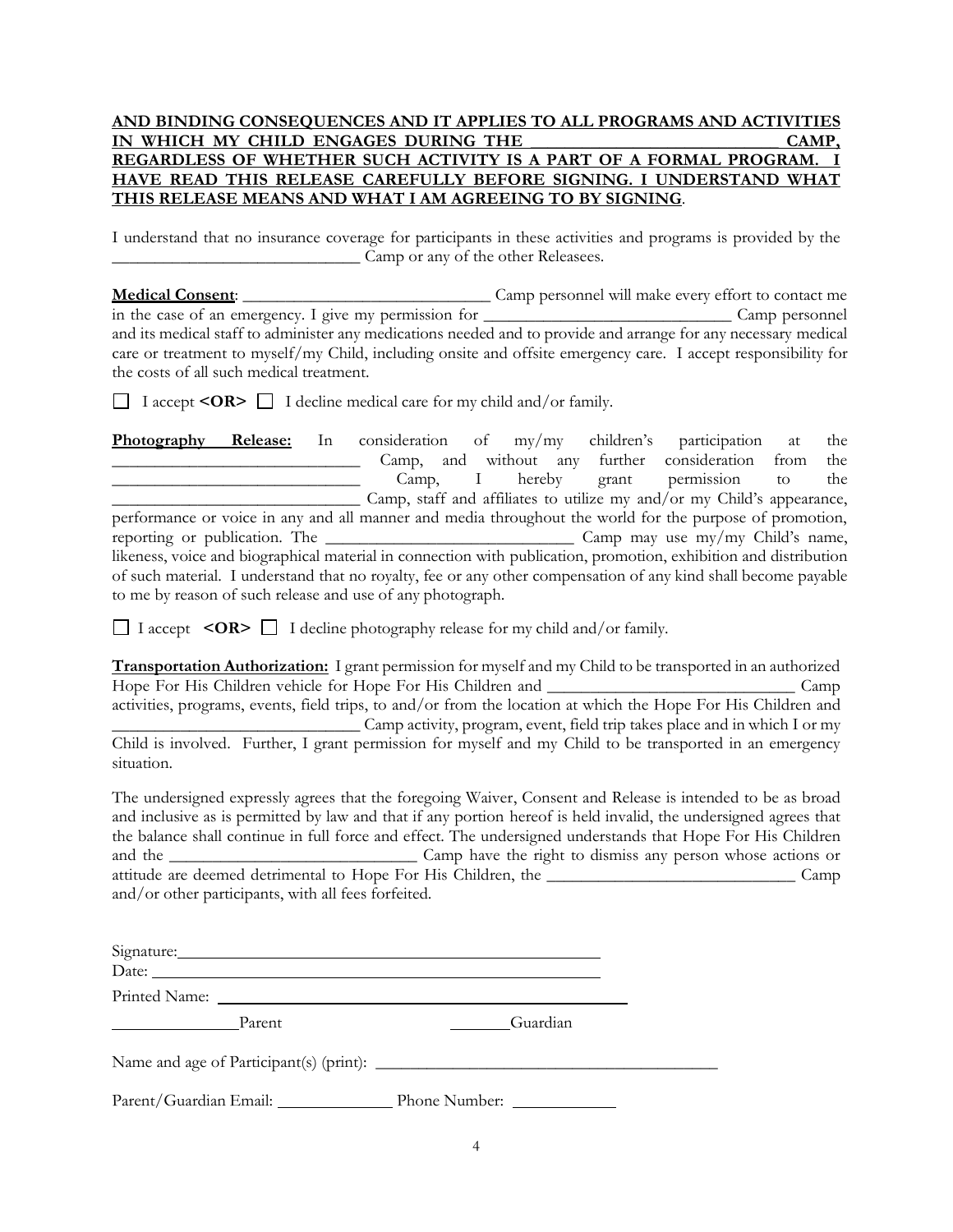[HFHC / Blue ridge Knight camp logo / letterhead / address & phone no.]

## **COMPLETE THE FOLLOWING:**

| Age: $\_\_$                                                                                                                                                                                                                                                                                  |
|----------------------------------------------------------------------------------------------------------------------------------------------------------------------------------------------------------------------------------------------------------------------------------------------|
| Gender: ______                                                                                                                                                                                                                                                                               |
| Home Address: Lawrence and the state of the state of the state of the state of the state of the state of the state of the state of the state of the state of the state of the state of the state of the state of the state of<br><u> 1989 - Johann Stoff, amerikansk politiker (d. 1989)</u> |
|                                                                                                                                                                                                                                                                                              |
|                                                                                                                                                                                                                                                                                              |
|                                                                                                                                                                                                                                                                                              |
|                                                                                                                                                                                                                                                                                              |
|                                                                                                                                                                                                                                                                                              |
| Address: No. 2016. The Contract of the Contract of the Contract of the Contract of the Contract of the Contract of the Contract of the Contract of the Contract of the Contract of the Contract of the Contract of the Contrac                                                               |
|                                                                                                                                                                                                                                                                                              |
|                                                                                                                                                                                                                                                                                              |
|                                                                                                                                                                                                                                                                                              |
|                                                                                                                                                                                                                                                                                              |
| Insurance Information: Is the participant covered by family medical/hospital insurance?_____                                                                                                                                                                                                 |
| Insurance Provider San American Services and Services and Services and Services and Services and Services and Services and Services and Services and Services and Services and Services and Services and Services and Services                                                               |
|                                                                                                                                                                                                                                                                                              |
|                                                                                                                                                                                                                                                                                              |
|                                                                                                                                                                                                                                                                                              |
| Child's Medical Information (to be completed by parents/guardian)                                                                                                                                                                                                                            |
| Height: __________                                                                                                                                                                                                                                                                           |
| Weight:                                                                                                                                                                                                                                                                                      |